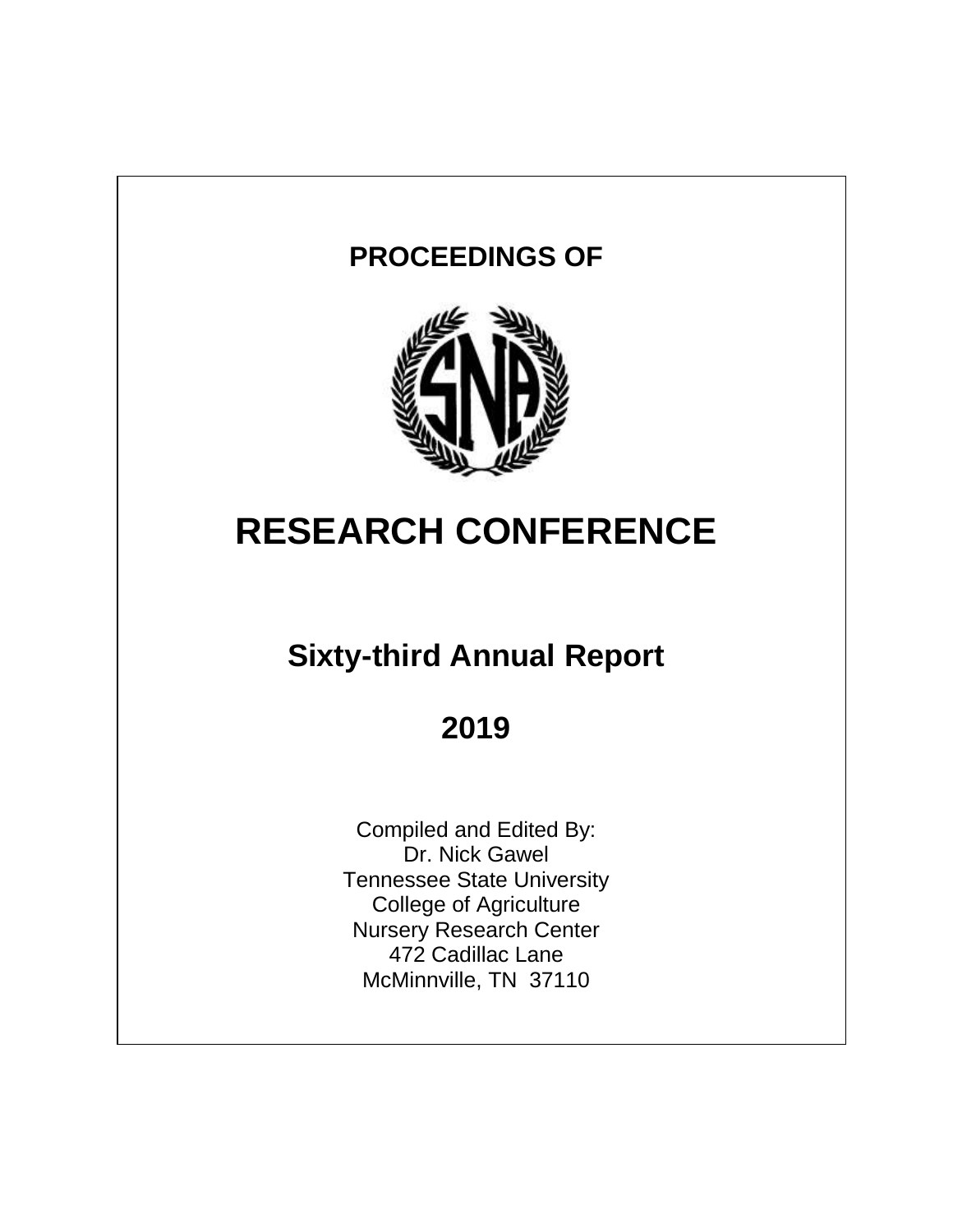# **63rd Annual Southern Nursery Association**

# **Research Conference Proceedings 2019**

Southern Nursery Association, Inc. PO Box 801454 Acworth, GA 30101

> Tel: 678-809-9992 Fax: 678-809-9993

> > [mail@sna.org](mailto:mail@sna.org) www.sna.org

Proceedings of the SNA Research Conference are published annually by the Southern Nursery Association.

It is the fine men and women in horticultural research that we, the Southern Nursery Association, pledge our continued support and gratitude for their tireless efforts in the pursuit of the advancement of our industry.

> Additional Copies: 2019 CD-Rom Additional Copies: SNA Members \$15.00\* Horticultural Libraries \$15.00\* Contributing Authors \$15.00\* Non-Members \$20.00\* \*includes shipping and handling

> > © Published May, 2019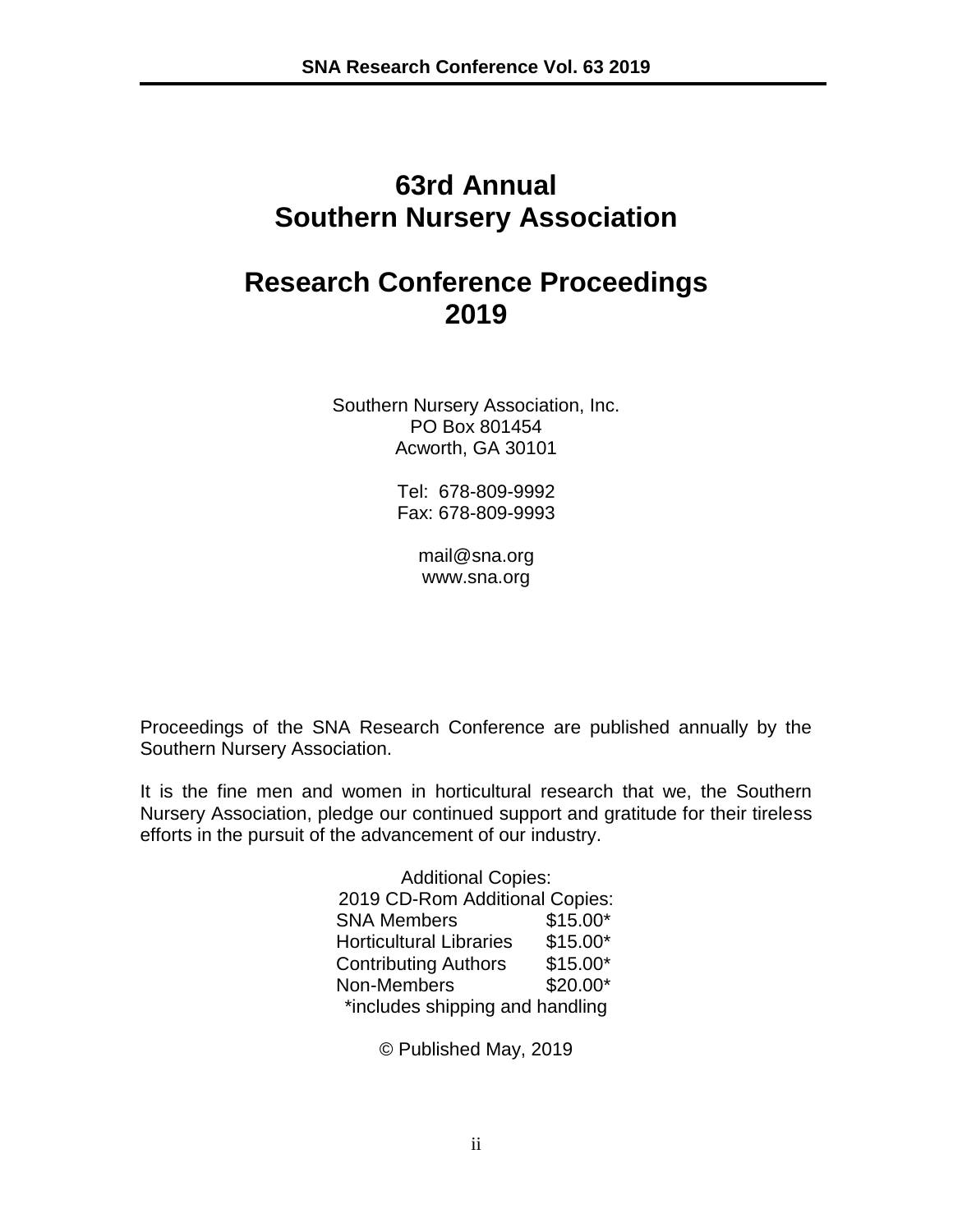### **Southern Nursery Association, Inc.**

#### **BOARD OF DIRECTORS**

#### **President**

Joseph Napoli Athens Wholesale Growers 495 Belmont Rd Athens, GA 30605 Tel: 706.546.6638 Fax:706.546.0263 Email: awn1984@att.net

#### **Vice President/Treasurer Director Chapter 3**

*Arkansas, Kentucky, Missouri, Oklahoma, Tennessee* Rickey Minton Triangle Nursery 8526 Beersheba Hwy McMinnville, TN 37110 Tel: 931-688-8022 Fax: 931-683-3297 Email: triangle@blomand.net

#### **Director Chapter 4**

*Alabama, Louisiana, Mississippi, Texas* Todd Ellefson Windmill Nursery 12398 Hwy 25 Franklinton, LA 70438 Tel: 985-786-9655 Fax: 800-370-3854 Email: todd@WindmillNurseryLLC.com

#### **Director Chapter 2**

*Florida, Georgia, South Carolina* Marcus Cook Marcus Cook Farms PO Box 336 1229 Hwy 92 Gray Court, SC 29645 Tel: 864-876-2351 Email: [Marty@marcuscookfarms.com](mailto:Marty@marcuscookfarms.com)

#### **Director Chapter 1**

*Maryland, North Carolina, Virginia, West Virginia* Matthew Shreckhise Shreckhise Nurseries PO Box 428 Grottoes, VA 24441 Tel: 540-249-5761 Fax: 540-249-5762 Email: [matthew@shreckhise.com](mailto:matthew@shreckhise.com)

#### **Immediate Past President**

Norman Cole, III Cole Nurseries PO Box 210 Pipestem, WV 25979 Tel: 304.466.1970 Email: thecoles1@frontiernet.net

#### **Executive Vice President**

Karen Summers Southern Nursery Association PO Box 801454 Acworth, GA 30101 Tel: 678.809.9992 Fax: 678.809.9993 [ksummers@sna.org](mailto:ksummers@sna.org)

#### **Board Advisor**

Danny Summers PO Box 801454 Acworth, GA 30101 Tel: 678.809.9992 Fax: 678.809.9993 [dsummers@sna.org](mailto:dsummers@sna.org)

#### **RESEARCH CONFERENCE**

#### **Director of Horticultural Research & Conference Chair** Dr. Nick Gawel Tennessee State University

Nursery Research Center 472 Cadillac Lane McMinnville, TN 37110 ngawel@tnstate.edu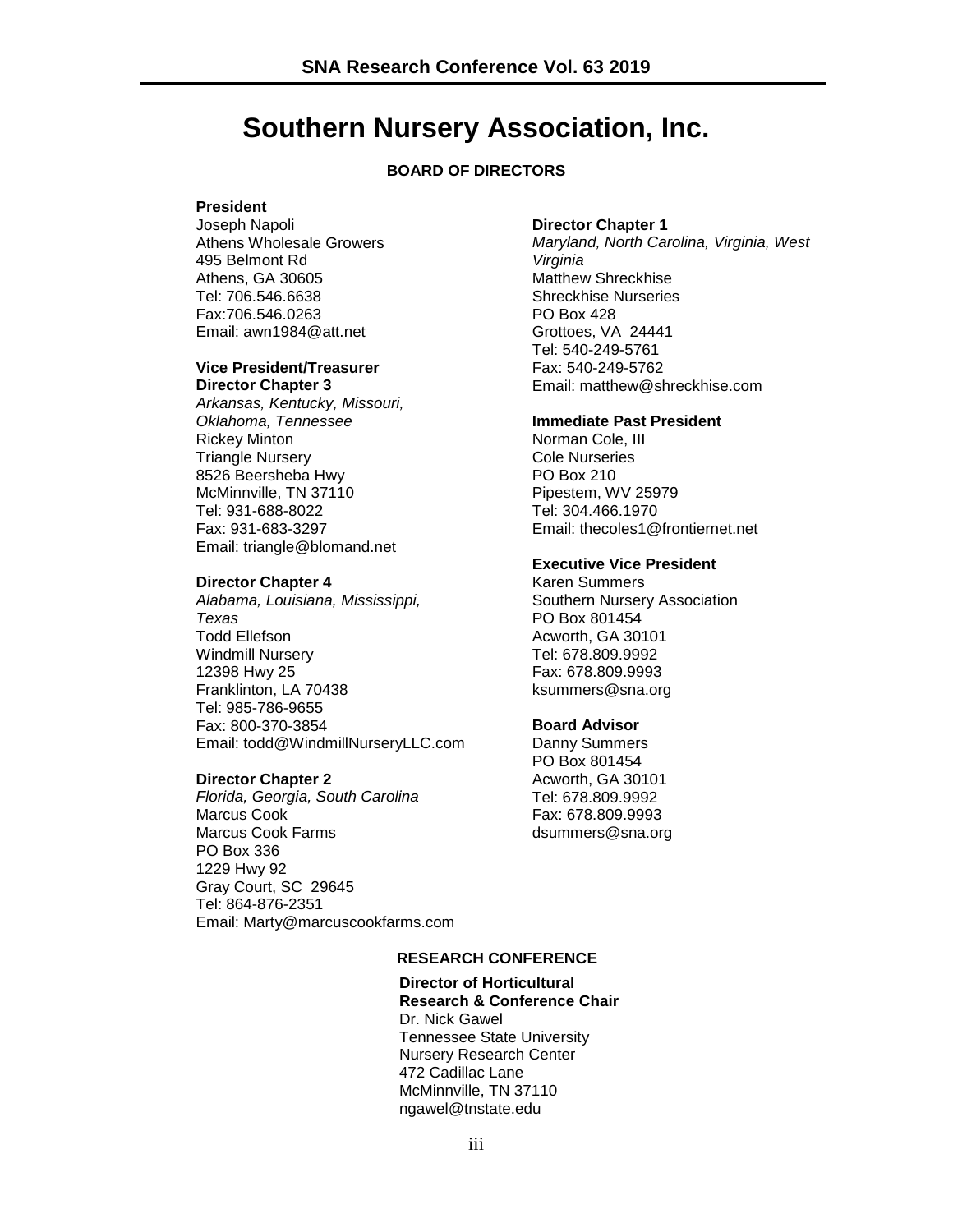### **Acknowledgments**

The Editor and Board of Directors of the Southern Nursery Association wish to express their sincere appreciation to Anthony Witcher, Karla Addesso, Win Dunwell, Lesley Judd, Yan Chen, Raul Cabrera, Fulya Baysal-Gurel, Lisa Alexander, Donglin Zhang, Zenaida Viloria and Anthony LeBude for the fine job they did as Section Editors and Moderators. Without the efforts of all these people, the conference would not happen and this year's Proceedings would not be published.

Special thanks are extended to the sponsors of the 2019 SNA Research Conference, Bennett's Creek Nursery and Lancaster Farms. Without the financial contributions of these sponsors, the conference could not be held.

We extend our gratitude to all the researchers and nurserymen who attended the 63rd Annual SNA Research Conference and/or contributed to these Proceedings. You make this annual event a success.

### **Notice**

Mention of a trademark name on a proprietary product does not constitute a guarantee and/or warranty of the product by the researcher(s) or their respective universities or the Southern Nursery Association and does not imply its approval to the exclusion of other products that may also be suitable.

Permission to reprint articles and quotations of portions of this publication is hereby granted on condition that full credit be given to both the author(s) and the publication, *Proceedings of the SNA Research Conference*, along with the date of the publication.

The Southern Nursery Association is not responsible for the statements and opinions printed in the *Proceedings of the SNA Research Conference*; they represent the views of the author(s).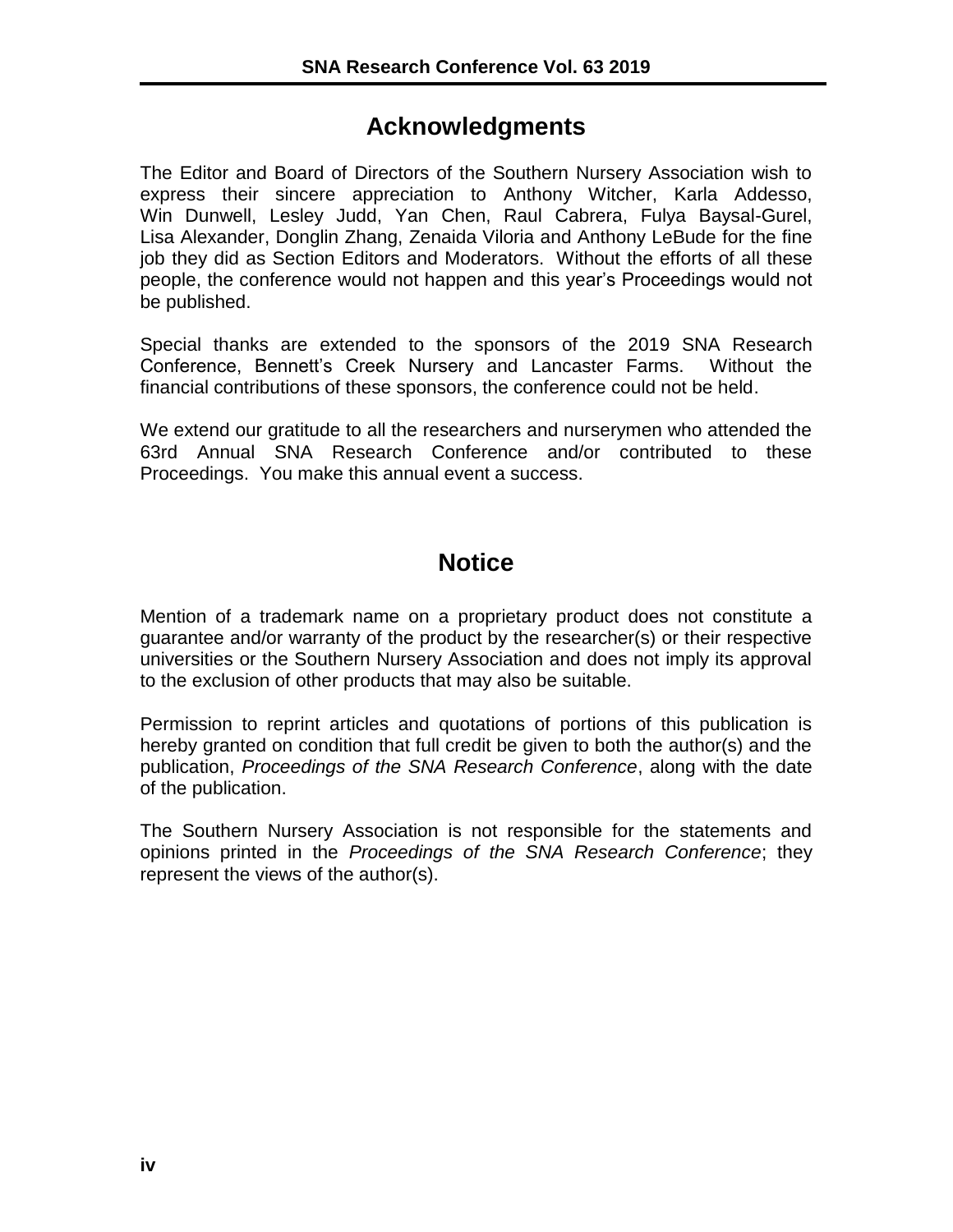### **Using Research Data Safely and Effectively**

Good research is conducted under an exact set of controlled conditions, varying only the specific treatments which are to be evaluated. Results from the specific treatments are directly applicable to your operations only if all the conditions in your operation are controlled the same as in the research. Unfortunately, this seldom happens. However, this does not mean that you cannot benefit from the research. What it does mean is that you should use the research information on a trial basis if your plant species, soil type, watering method, size and age of plant, climatic region, etc. is different than that described by the researcher.

What an alert grower should expect to gain from these research reports is ideas – ideas as to the best control for insects, disease, nematodes and weeds – labor saving ideas such as chemical pruning and using growth regulators to minimize maintenance. Also, ideas on water management, nutrition, alternative growing media, new plants for landscaping and guides for improving profits and marketing skills can also be found.

Should you desire additional information on any report, please contact the author.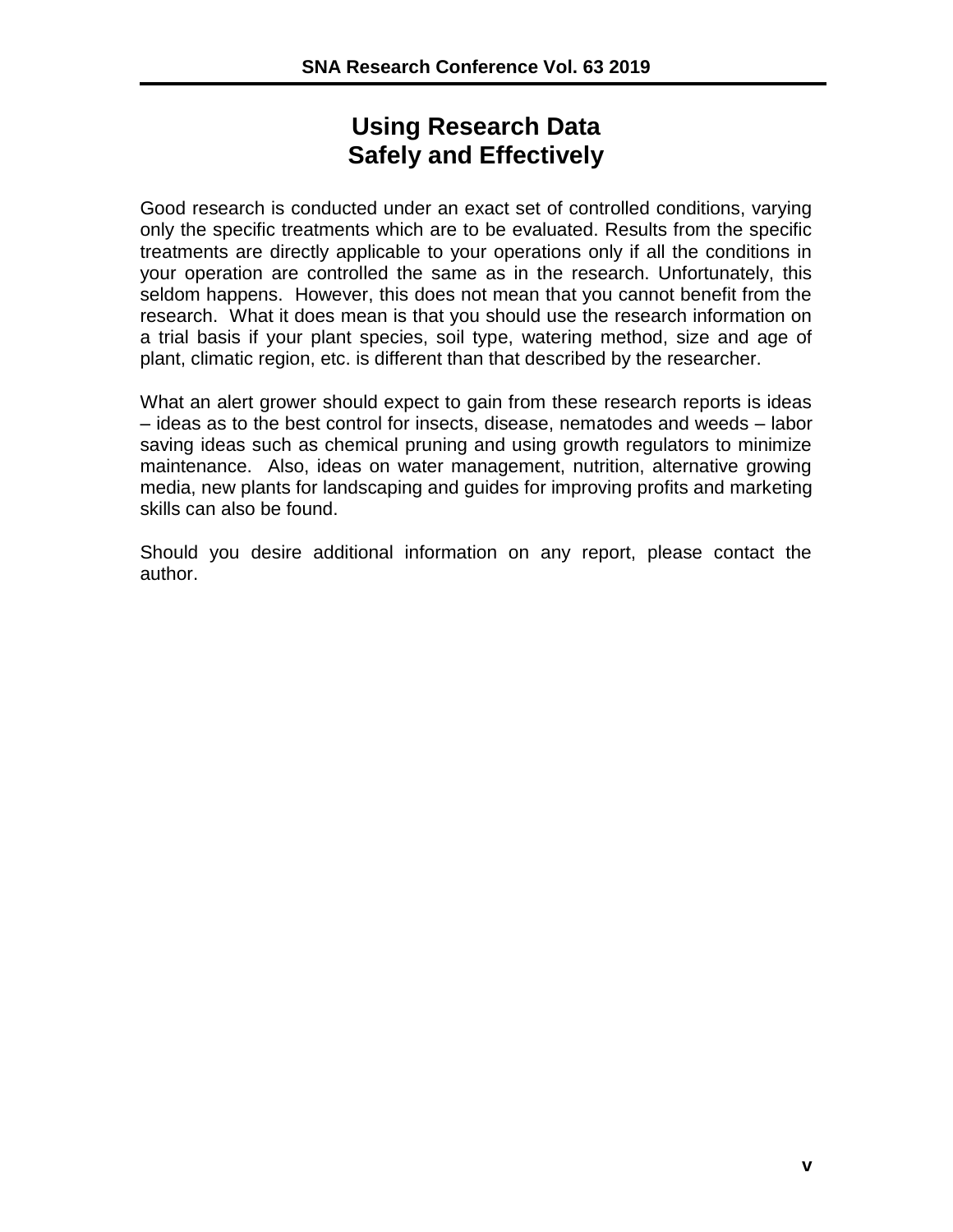### **THE PORTER HENEGAR MEMORIAL AWARD**

**for**

### **HORTICULTURAL RESEARCH**

### **Allen Owings**



The Southern Nursery Association honored Dr. Allen Owings with the Porter Henegar Memorial Award during the 62nd Annual SNA Research Conference.

Originally known as the Research Award of Merit, the recognition was created in 1968 to honor those individuals who have made outstanding contributions to ornamental horticulture research and specifically to members of the association. In 1972, the award was renamed the Porter Henegar Memorial Award in honor of one of SNA's former Executive Secretaries. Nominations are made each

year by the SNA's Director of Research and past award winners.

Dr. Owings was born and raised in Hammond, LA. He holds a BS degree (plant science) from Southeastern Louisiana University, MS degree (Horticulture) from LSU and PhD (Horticulture) from Mississippi State University.

Dr. Owings began his career as professor at the LSU AgCenter - Calhoun Research Station in 1992 and continued as resident coordinator at the LSU AgCenter – Hammond Research Station before retiring in 2017 after 25 years of service. He provided statewide extension service programming for nursery growers, landscapers, garden centers and secondarily to master gardeners and home gardeners. Dr. Owings coordinated the LSU AgCenter Louisiana Super Plant program and conducted research in the area of ornamental horticulture plant trials and evaluation programs.

Since October 2017, Dr. Owings has been employed as senior horticulturist at Bracy's Nursery in Amite, LA and horticulturist at Clegg's Nursery in Baton Rouge, LA. In this role he works in the area of new plant recommendations, social media education, horticulture outreach and customer relations.

Dr. Owings has participated annually in the SNA research conference since 1987 and has published over 70 articles in the proceedings. He was an inaugural recipient of SNA's Sidney B. Meadows Scholarship.

In his free time, Allen enjoys gardening, golf, and LSU sports.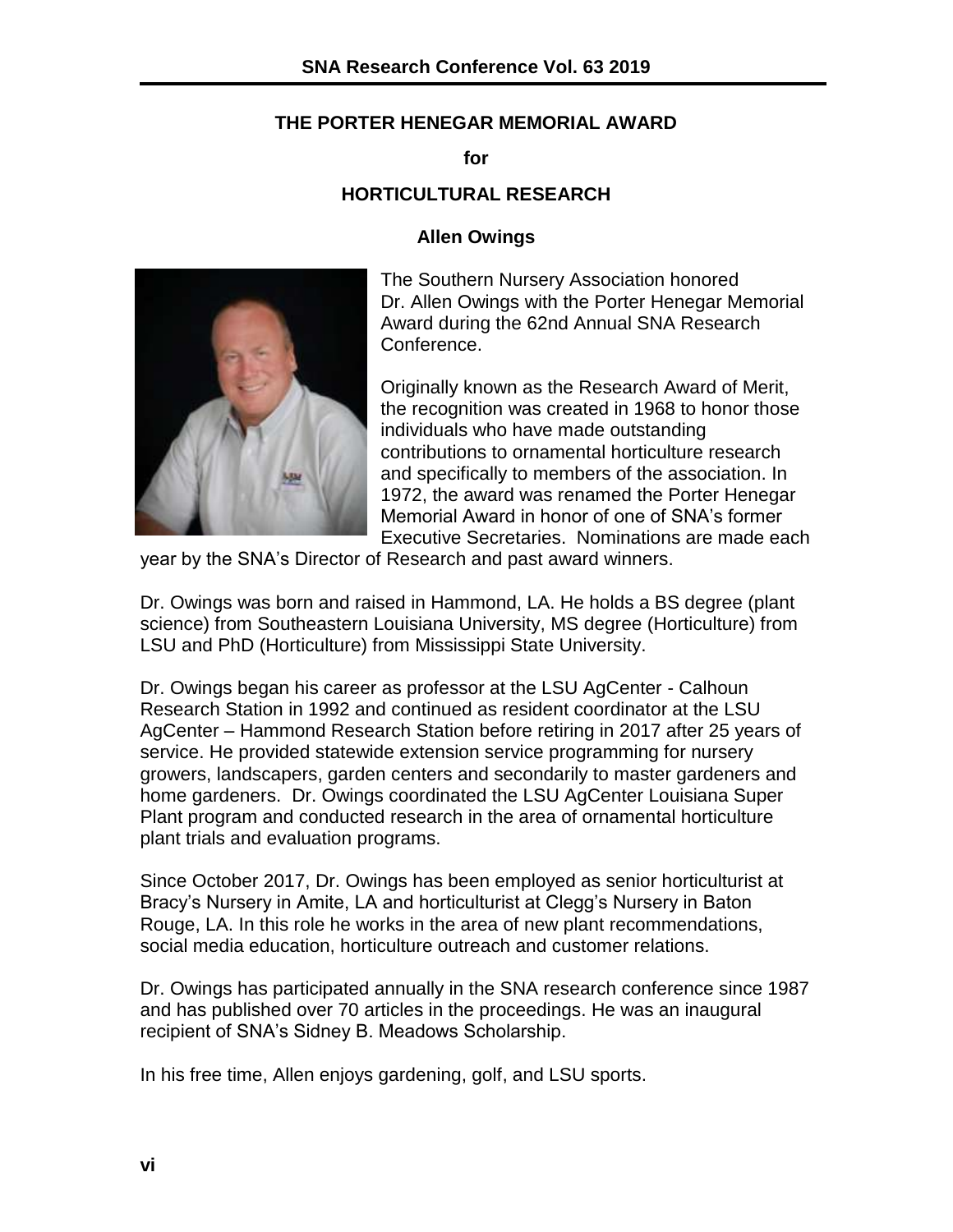### **The Bryson L. James Student Research Competition 2019 Awards**

This long-standing program was renamed in August 1989, in honor of Dr. Bryson L. James, longtime Director of Horticultural Research for the Southern Nursery Association. As Dr. James has been an active participant and leader in the annual Research Conference for more than 50 years, the award, named in his honor, is a tribute to his tireless efforts on behalf of the researchers, the association and the industry. Listed below are guidelines for the Student Competition as well as this year's winners:

- 1. Any student of a university or a college having researchers that participate in the Southern Nursery Association Research Conference, are not more than one (1) academic year removed from graduation and whose research was completed prior to graduation are eligible to compete.
- 2. Research is to be that of the presenter and a part of his/her educational studies. Contract work, unless a part of a thesis or classroom report (credit given), is not acceptable, as it may provide unlimited funding and an unfair advantage.
- 3. The number of student papers from a single university or college may be limited, should time restraints dictate.
- 4. The student must have submitted a title to the SNA Conference Editor by the deadline specified in the Call For Titles. The paper should then be submitted to the Section Editor for the Student Competition no later than the specified deadline.
- 5. The paper must follow the guidelines for format and subject matter as stated in the Call For Titles for the SNA Research **Conference**
- 6. Student and advisor should be listed as co-authors.
- 7. Oral presentation must be limited to seven (7) minutes. An additional three (3) minutes will be allotted for questions. A penalty of two (2) points per minute or part thereof for every minute over seven (7) minutes will be assessed.
- 8. Judging shall be based on preparation of the paper (50 points) and oral presentation (100 points) for a total of 150 points.

### **2019 Bryson L. James Student Competition Award Winners**

#### M.S. Candidates

- 
- 
- Ph.D. Candidates
	- 2. Lauren Garcia Chance
	-
- 1. Mary Lewis University of Georgia 2. Ian Howard University of Maryland

1. Jenny B. Ryals Mississippi State University<br>2. Lauren Garcia Chance Mississippi Clemson University 3. Kaitlin Barrios University of Georgia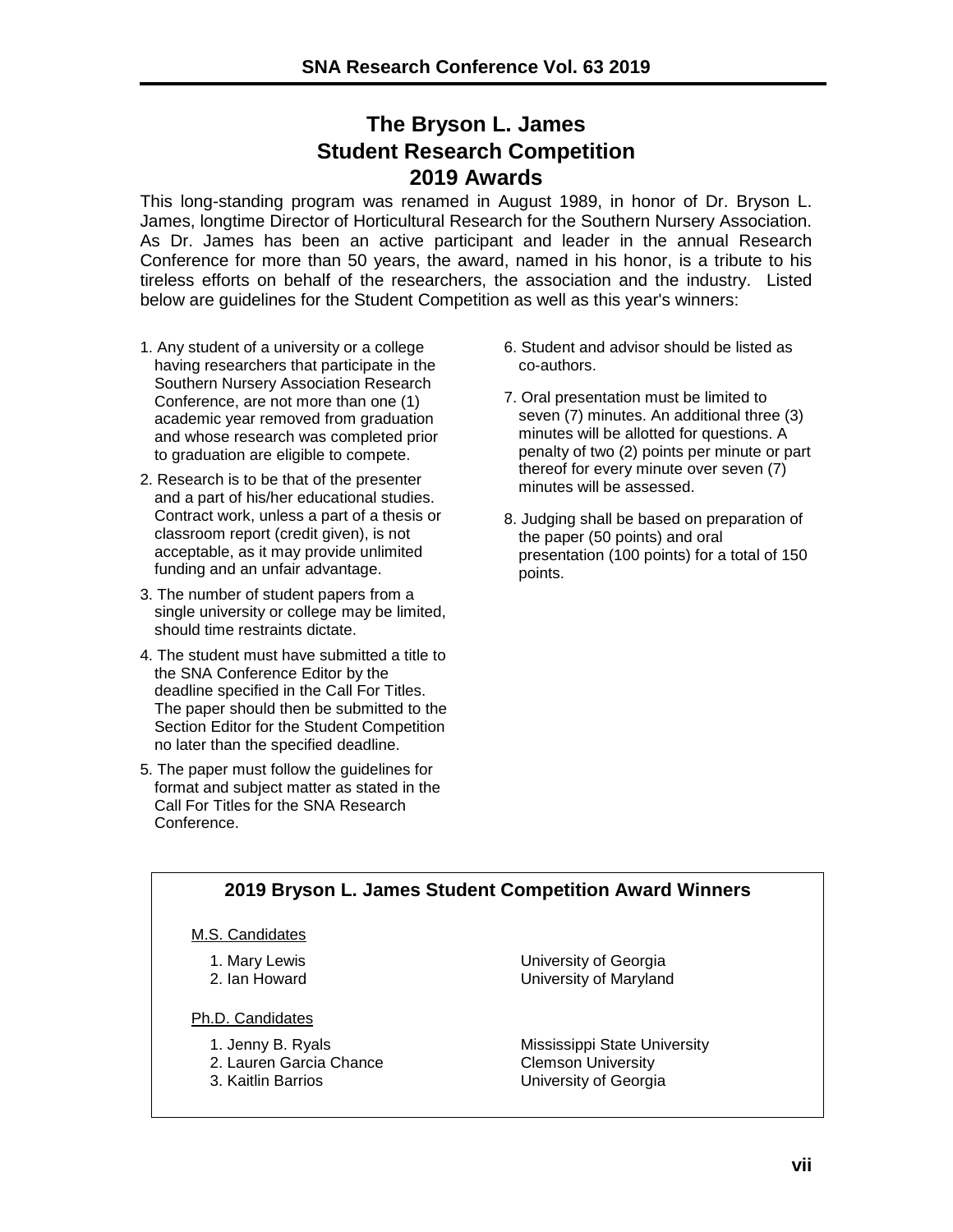|           | <b>Table of Contents</b>                |                                                                                                                                                                                                                                                                                                                                                                                                                          |  |  |  |  |
|-----------|-----------------------------------------|--------------------------------------------------------------------------------------------------------------------------------------------------------------------------------------------------------------------------------------------------------------------------------------------------------------------------------------------------------------------------------------------------------------------------|--|--|--|--|
| Origin    | Page(s)                                 | <b>Title and Author(s)</b>                                                                                                                                                                                                                                                                                                                                                                                               |  |  |  |  |
|           | <b>Plant Breeding and Genetics</b>      |                                                                                                                                                                                                                                                                                                                                                                                                                          |  |  |  |  |
| GA        | $2 - 6$                                 | Hybridization of Native Asclepias Species for the Creation of Novel<br>Cultivars<br>Mary Lewis, Matthew Chappell*, Paul Thomas, Donglin Zhang                                                                                                                                                                                                                                                                            |  |  |  |  |
| <b>OR</b> | $7 - 10$                                | Two SNPs Identified Using GBS are Associated with Reblooming in<br><b>Dwarf Lilacs</b><br>Ryan Contreras, Hsuan Chen, Jason Lattier, and Kelly Vining                                                                                                                                                                                                                                                                    |  |  |  |  |
| KY        | $11 - 14$                               | Harnessing the Power of Epigenetic Priming to Improve Stress<br>Tolerance in Vegetative Propagated Perennial Crops<br>Carlos M. Rodríguez López                                                                                                                                                                                                                                                                          |  |  |  |  |
| GA        | $15 - 17$                               | 'Formosan Gold' Sweetgum<br>John M. Ruter and Kaitlin Barrios                                                                                                                                                                                                                                                                                                                                                            |  |  |  |  |
| TN        | 18-27                                   | Genetic Diversity of Cultivated Hydrangea Using Genotyping-by-<br>Sequencing (GBS)<br>Xingbo Wu and Lisa W. Alexander                                                                                                                                                                                                                                                                                                    |  |  |  |  |
|           | <b>Container Grown Plant Production</b> |                                                                                                                                                                                                                                                                                                                                                                                                                          |  |  |  |  |
| <b>NJ</b> | 29-36                                   | Diagnosing Aesthetic and Growth Disorders in Hydrangea Plants under<br><b>Commercial Nursery Production</b><br>Raul I. Cabrera, Eric Petit and Brad Moran                                                                                                                                                                                                                                                                |  |  |  |  |
| AL        | $37 - 43$                               | Effects of Lime and Fertilizer Rate on Growth of Citrus Rootstock,<br>Poncirus trifoliata var. monstrosa 'Flying Dragon'<br>Jeremy M. Pickens and John W. Olive                                                                                                                                                                                                                                                          |  |  |  |  |
| TN        | 44-50                                   | Effects of Compost Substrates on Root Zone Temperature and Growth<br>of 'Green Giant' Arborvitae<br>Anthony L. Witcher and Jeremy M. Pickens                                                                                                                                                                                                                                                                             |  |  |  |  |
| AL        | 51-56                                   | Greenhouse Gas Emissions as Impacted by High Wood Fiber Substrate<br>in the Production of Three Annual Crops<br>Anna-Marie Murphy, Stephen A. Prior, G. Brett Runion, H. Allen Torbert,<br>Jeffrey L. Sibley, Glenn B. Fain and Jeremy M. Pickens                                                                                                                                                                        |  |  |  |  |
| KS        | 57-63                                   | Response of Spiraea and Buddleia to Controlled-release Fertilizer<br>With or Without Phosphorus<br>Danielle Haynos and Tom Yeager                                                                                                                                                                                                                                                                                        |  |  |  |  |
| МX        | 64-69                                   | Root Colonization with Arbuscular Mycorrhizal Fungi and Supplementary<br>P Improves Nutrient Status, Growth and Physiological Performance of<br>the Flamingo Flower (Anthurium pedato-radiatum Schott. ssp. pedato-<br>radiatum: Araceae)<br>Aurora Genoveva Palafox Arroyo, Andrés Adolfo Estrada-Luna,<br>Victor Olalde-Portugal, César Daniel Estrada-De La Rosa,<br>Feliza Ramón Farías, Martha Elena Pedraza Santos |  |  |  |  |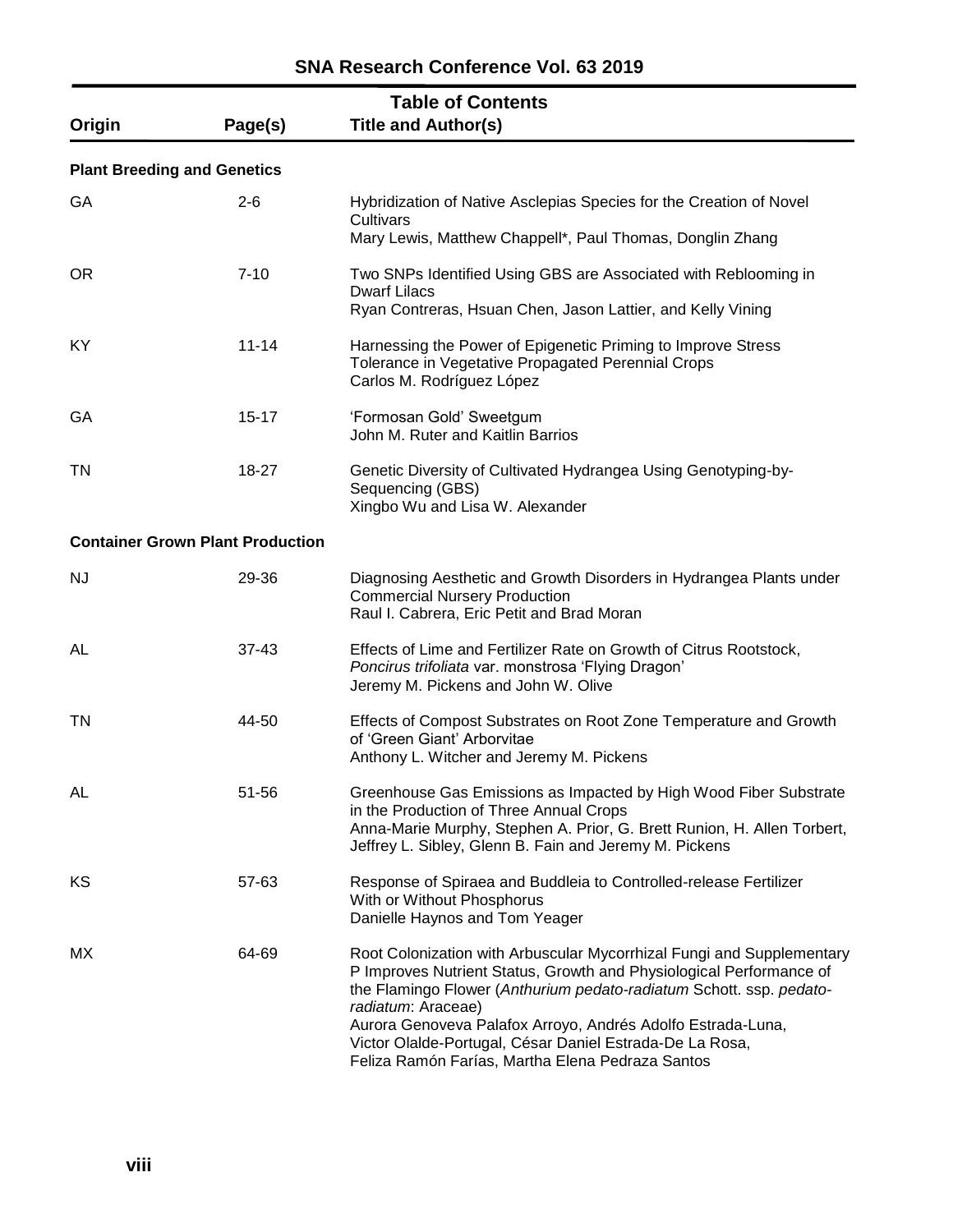| Origin                         | Page(s)                               | <b>Table of Contents</b><br><b>Title and Author(s)</b>                                                                                                                                                                                                            |
|--------------------------------|---------------------------------------|-------------------------------------------------------------------------------------------------------------------------------------------------------------------------------------------------------------------------------------------------------------------|
| <b>Economics and Marketing</b> |                                       |                                                                                                                                                                                                                                                                   |
| KY                             | 71-77                                 | Engaging Elementary Students into Horticulture with Cooperation of<br>Master Gardeners Through Multidisciplinary Approaches in Rural<br>Kentucky<br>Zenaida Viloria, Winston Dunwell, Ric Bessin, Edwin Ritchey,<br>Raul Villanueva, Daniel Becker, Amanda Martin |
| FL                             | 78-86                                 | <b>Consumer and Producer Preferences for Neonicotinoid Pesticide</b><br>Labeling in the U.S. Green Industry<br>Hayk Khachatryan, Xuan Wei, and Alicia Rihn                                                                                                        |
| TN                             | 87-93                                 | Tennessee Home Gardener Preferences for Environmental Attributes in<br>Gardening Supplies: A Multiple Indicators Multiple Causation Analysis<br>McKenzie Thomas, Kimberly Jensen, Christopher Clark, Burton English,<br>Dayton Lambert, and Forbes Walker         |
| <b>Growth Regulators</b>       |                                       |                                                                                                                                                                                                                                                                   |
| GA                             | 95-100                                | Flurprimidol and Paclobutrazol Drench Applications Influence<br>Growth of Helianthus simulans<br>Kaitlin Barrios and John M. Ruter                                                                                                                                |
| Landscape                      |                                       |                                                                                                                                                                                                                                                                   |
| GA                             | 102-108                               | Perennial Wheat on Georgia Roadsides: A Pilot Study<br>Brad E. Davis, Matthew J. Quirey                                                                                                                                                                           |
|                                | <b>Plant Pathology and Nematology</b> |                                                                                                                                                                                                                                                                   |
| AL                             | 110-114                               | Research Updates on Bacterial Gall of Loropetalum<br>Jeremy M. Pickens, Kassie N. Conner and John W. Olive                                                                                                                                                        |
| VA                             | 115-117                               | Utilization of Plant Endophytes for Control of Boxwood Blight<br>Ping Kong and Chuanxue Hong                                                                                                                                                                      |
| TN                             | 118-121                               | Management of Cercospora Leaf Spot of Hydrangea with Fungicides and<br><b>Biorational Products</b><br>Fulya Baysal-Gurel and Terri Simmons                                                                                                                        |
| TN                             | 122-124                               | Evaluation of Fungicide Rotations at Different Application Intervals for<br>the Control of Powdery Mildew of Dogwood<br>Fulya Baysal-Gurel and Terri Simmons                                                                                                      |
| <b>Plant Propagation</b>       |                                       |                                                                                                                                                                                                                                                                   |
| MS                             | 126-130                               | Softwood and Semi-Hardwood Cutting Propagation of Shumaka™<br>Crape Myrtle<br>Jenny B. Ryals, Patricia R. Knight, Scott Langlois, Eugene K. Blythe,<br>J. Skylar Baldwin, Christine Coker, Gary Bachman, Jim DelPrince,<br>and Anthony T. Bowden                  |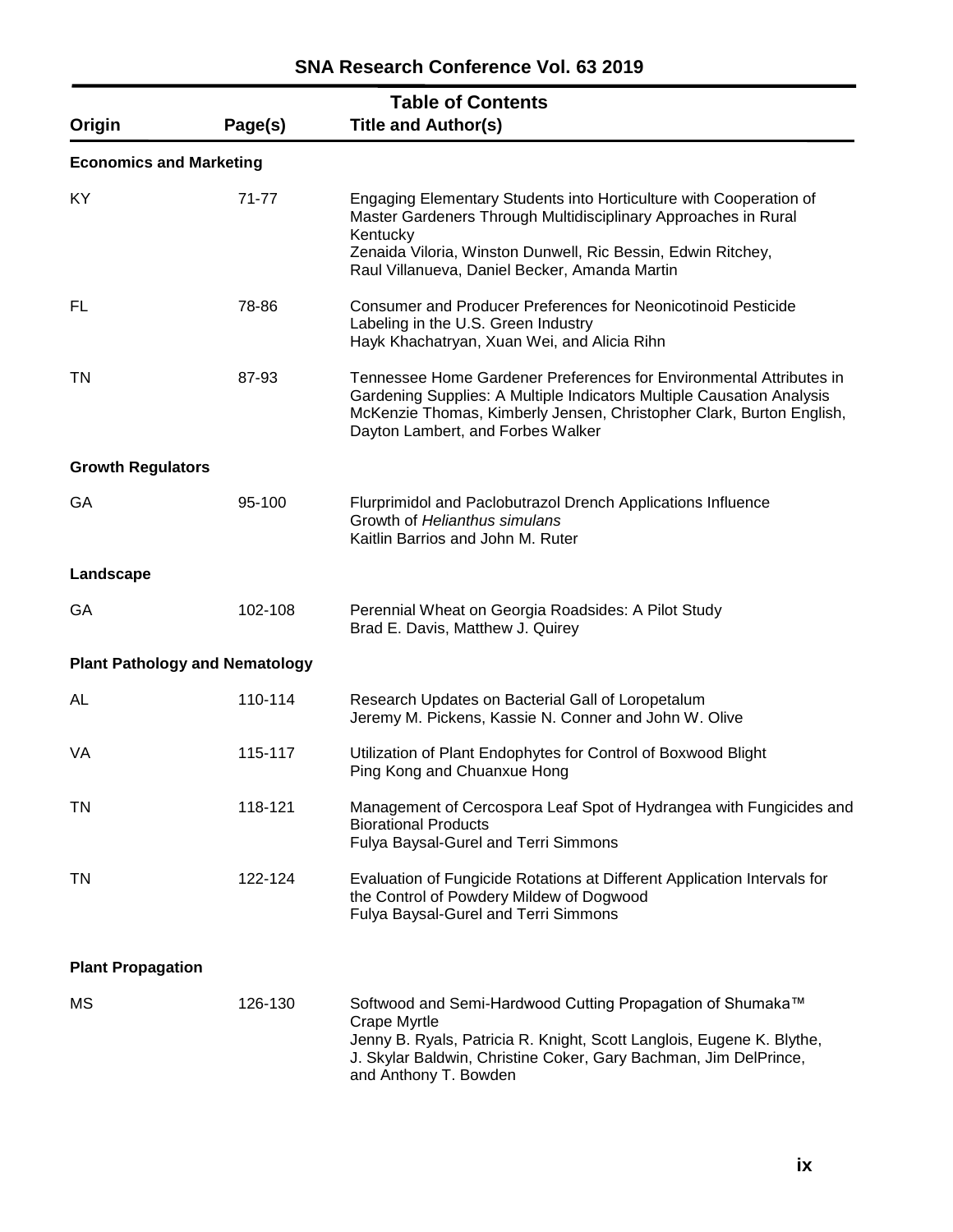**SNA Research Conference Vol. 63 2019**

| Origin                                           | Page(s) | <b>Table of Contents</b><br><b>Title and Author(s)</b>                                                                                                                                                              |
|--------------------------------------------------|---------|---------------------------------------------------------------------------------------------------------------------------------------------------------------------------------------------------------------------|
| KY                                               | 131-135 | Using a Modified Hydroponic System for Cutting Stock Plants<br>Robert L. Geneve and Sharon T. Kester                                                                                                                |
| MX.                                              | 136-139 | Plantlet Morphology and Fertilization Frequency Affect Growth and<br>Productivity of Micropropagated Turbinicarpus saueri ssp. ysabelae<br>(Schlange) (Cactaceae) after Transplanting<br>Andrés Adolfo Estrada-Luna |
| <b>Water Management</b>                          |         |                                                                                                                                                                                                                     |
| FL                                               | 141-146 | Monitoring Container Water Loss and Gain with a Data-Logging Scale<br>Jeff Million and Tom Yeager                                                                                                                   |
| <b>SC</b>                                        | 147-149 | Phosphorus Removal from Nursery Runoff Using Pilot Scale FiltersJohn<br>C. Majsztrik, William H.J. Strosnider, Megan E. Chase, Lauren M. Garcia<br>Chance, and Sarah A. White                                       |
| VA                                               | 150-154 | Sediment and Nutrient Movement in a Container Nursery: What Happens<br>During an Irrigation or Storm Event?<br>Mohammad Nayeb Yazdi, David J. Sample, and James S. Owen, Jr.                                        |
| <b>SC</b>                                        | 155-161 | South Carolina Irrigation Water Source and Methods for the Specialty<br><b>Crops Production Industry</b><br>Lauren M. Garcia Chance, Natasha L. Bell, Megan E. Chase,<br>W. Walker Spivey, Sarah A. White           |
| <b>Engineering and Structures and Innovation</b> |         |                                                                                                                                                                                                                     |
| MD                                               | 163-168 | Modifying Green Roof Substrates for Nutrient Retention in Urban<br><b>Farming Systems</b><br>Ian Howard, Andrew Ristvey and John Lea-Cox                                                                            |
| MD                                               | 169-174 | Monitoring Urban Landscapes to Measure Ecosystem Services<br>John Lea-Cox, Bruk Belayneh, Olyssa Starry, and Darren DeStefano                                                                                       |
| AL                                               | 175-178 | Evaluation of Shade Cloth Color in Cooling Efficiency<br>Jeremy M. Pickens, Raymond J. Kessler and Daniel E. Wells                                                                                                  |
| <b>Entomology</b>                                |         |                                                                                                                                                                                                                     |
| KY.                                              | 180-186 | Evaluation of Pyrethroids and New Strategies to Deter Ambrosia Beetle<br><b>Attacks in Nurseries</b><br>Zenaida Viloria, Ric Bessin, Win Dunwell, Ginny Travis,<br>Christopher Ranger, and Raul T. Villanueva       |
| TN                                               | 187-192 | Amblyseius swirskii as a tool for pest management in nursery production<br>Karla M. Addesso, Paul A. O'Neal, and Lisa Alexander                                                                                     |
| AL                                               | 193-197 | Time of day affects performance of spinosad for Chilli thrips<br>(Scirtothrips dorsalis Hood)<br>David Held, Jeremy Pickens, and Kyle Owsley                                                                        |